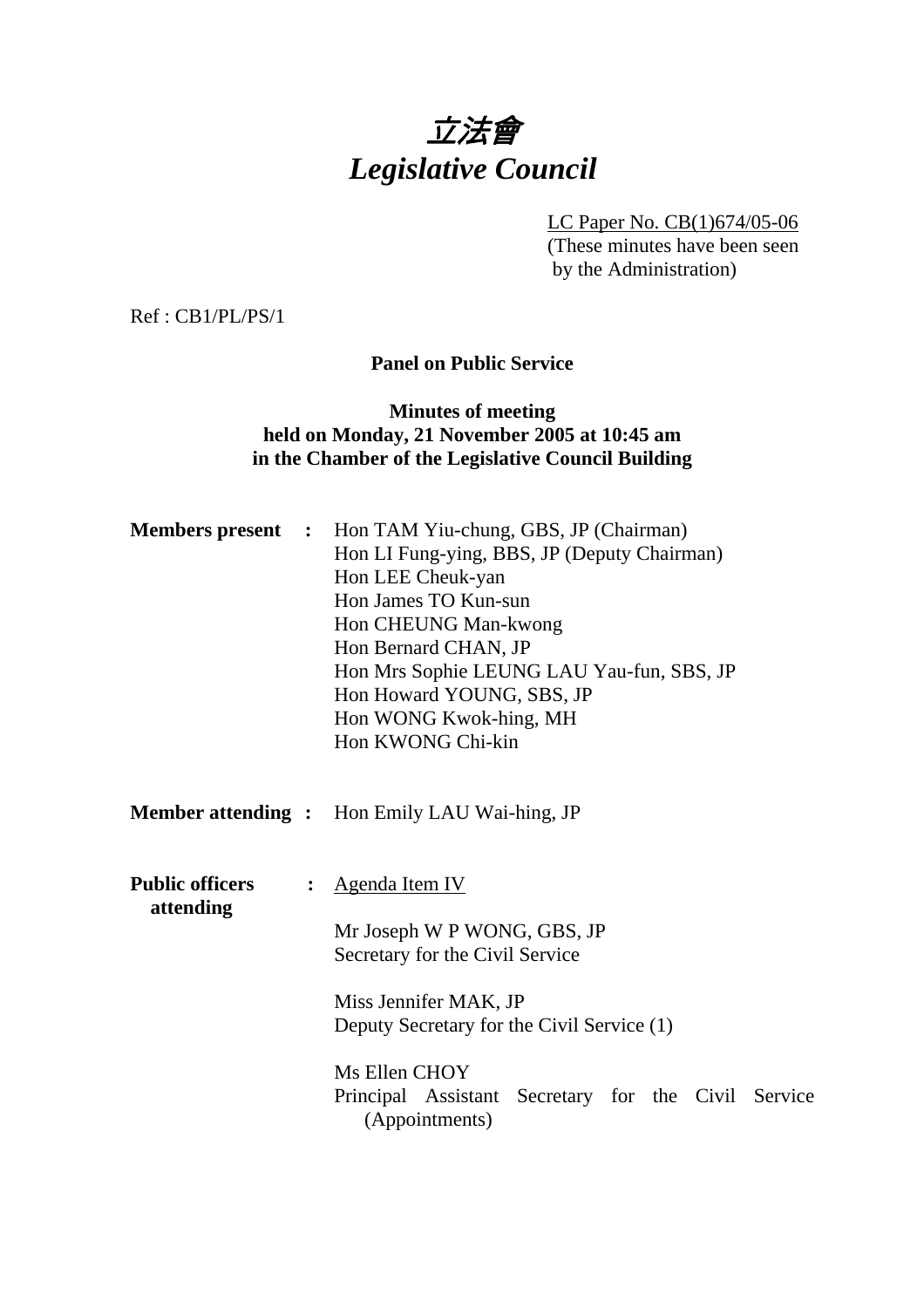|                                                      | Mr Joseph W P WONG, GBS, JP<br>Secretary for the Civil Service<br>Mr K S SO<br>Deputy Secretary for the Civil Service (2) |
|------------------------------------------------------|---------------------------------------------------------------------------------------------------------------------------|
| <b>Attendance by</b><br>$\ddot{\cdot}$<br>invitation | <u>Agenda Item V</u><br><b>Police Force Council Staff Side</b>                                                            |
|                                                      | Mr David WILLIAMS<br>Secretary<br>Overseas Inspectors' Association                                                        |
|                                                      | Mr CHUNG Kam-wa<br>1st Vice-Chairman<br>Junior Police Officers' Association                                               |
| <b>Clerk in attendance:</b> Miss Salumi CHAN         | Chief Council Secretary (1)5                                                                                              |
| <b>Staff in attendance :</b> Ms Rosalind MA          | Senior Council Secretary (1)8                                                                                             |
|                                                      | Ms May LEUNG<br>Legislative Assistant (1)8                                                                                |

| <b>Confirmation of minutes of meetings</b><br>(LC Paper No. CB(1)121/05-06 | — Minutes of<br>13 October 2005          | meeting | <sub>on</sub> |
|----------------------------------------------------------------------------|------------------------------------------|---------|---------------|
| LC Paper No. $CB(1)294/05-06$                                              | — Minutes of meeting<br>17 October 2005) |         | <sub>on</sub> |

 The minutes of the meetings held on 13 October and 17 October 2005 were confirmed.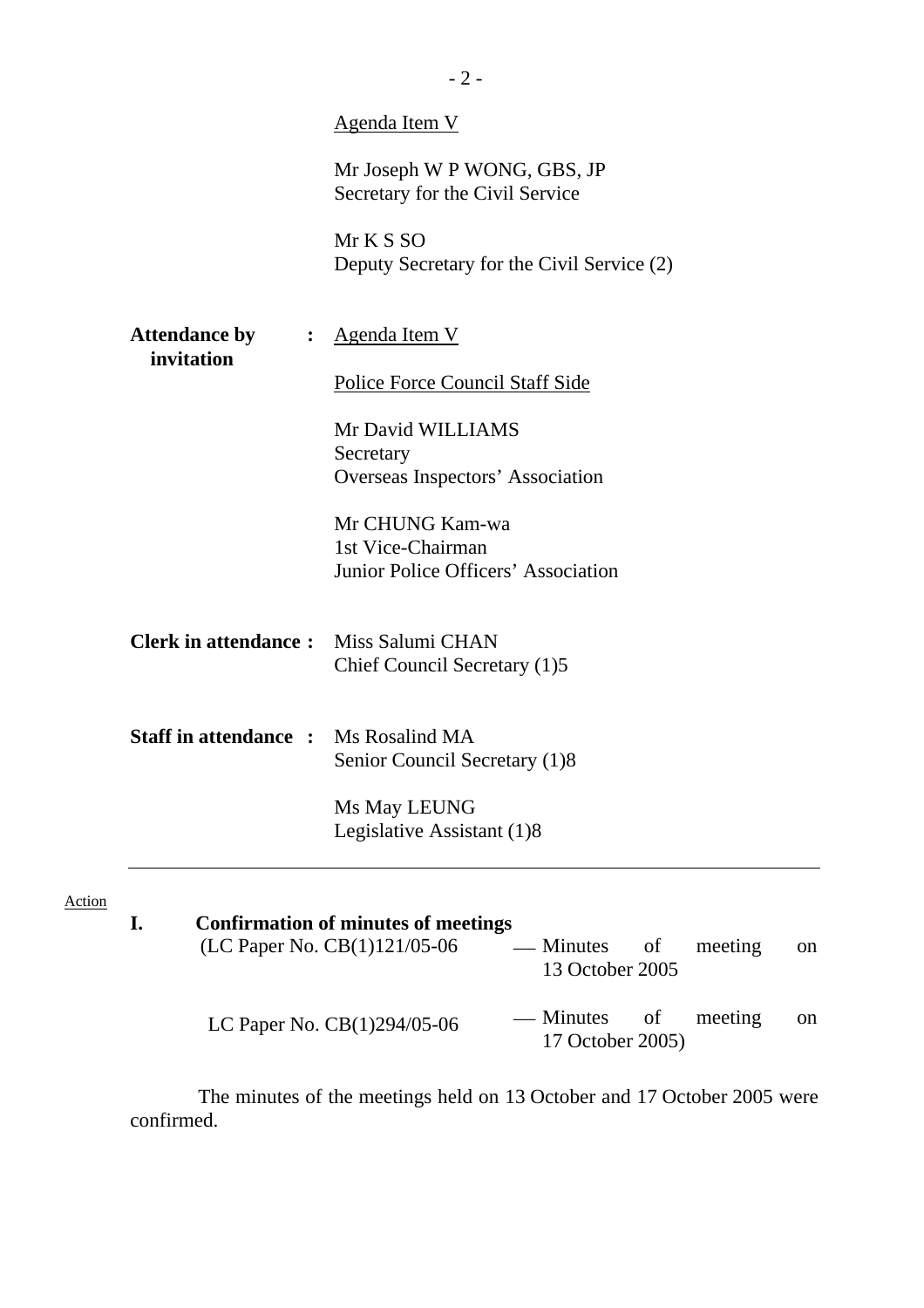### **II. Information papers issued since the regular meeting held on 20 June 2005**

2. Members noted the following information papers issued since the regular meeting held on 20 June 2005:

- (a) The Sixteenth Report on the Work of the Advisory Committee on Post-retirement Employment (1 January 2004 - 31 December 2004) (LC Paper No. CB(1)2205/04-05); and
- (b) Information paper on "Review of fringe benefit type of civil service allowances" (LC Paper No. CB(1)2298/04-05).

## **III. Proposed discussion items for the Panel meetings to be held from December 2005 to June 2006**

 $(LC$  Paper No.  $CB(1)295/05-06(01)$  — List of outstanding items for discussion

LC Paper No.  $CB(1)295/05-06(02)$  — List of follow-up actions)

3. The Chairman reported that he had discussed with the Secretary for the Civil Service (SCS) on 8 November 2005 on the discussion items proposed by members and the Administration for the Panel meetings to be held from December 2005 to June 2006. He then briefed members on the proposed discussion items set out in LC Paper No. CB(1)295/05-06(01).

4. Members agreed that the following items be discussed at the next regular meeting scheduled for 19 December 2005:

- (a) Development of an improved pay adjustment mechanism for the civil service: Progress update on pay level survey; and
- (b) Creation of directorate posts to provide support to the expanded Commission on Strategic Development (CSD).

5. On paragraph 4(a) above, members noted that the Administration would brief the Panel on the latest progress of the conduct of a pay level survey for the civil service and the next steps forward. As regards paragraph 4(b), members noted that the Administration would brief the Panel on the directorate staffing requirements to provide the necessary secretariat support to the expanded CSD.

(*Post-meeting note:* At the request of the Administration and with the concurrence of the Chairman, the item in paragraph 4(b) above was subsequently replaced by the item on "National studies programme for civil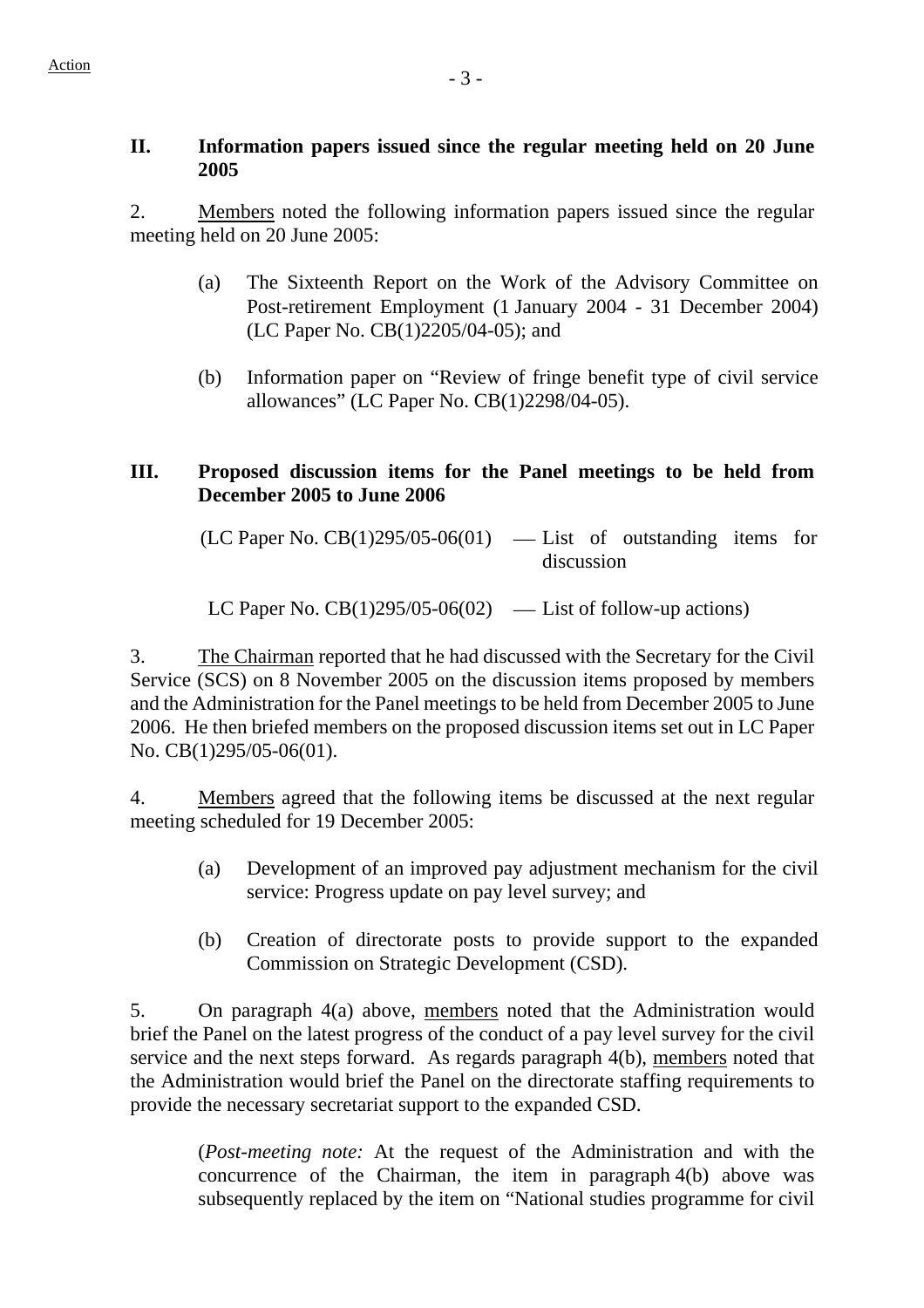servants". Members were informed of the change in agenda item vide LC Paper No. CB(1)483/05-06 on 8 December 2005.)

6. Noting that the Administration proposed to update the Panel on the employment of non-civil service contract (NCSC) staff at the regular meeting in April 2006, Mr WONG Kwok-hing and Mr LEE Cheuk-yan requested that discussion of the subject be advanced to the Panel meeting in January 2006, so as to enable the Administration, before deciding on the allocation of funds in the 2006-07 Estimates to be published in February 2006, to take into account the Panel's views on the need for renewal of contract of NCSC staff and conversion of some of the NCSC posts to civil service posts. In this connection, Mr LEE requested the Administration to brief the Panel on its plans, if any, for the conversion of those NCSC posts with long-term service needs to civil service posts.

7. Mr LEE Cheuk-yan also requested that the feasibility of implementing the five-day week arrangement in the civil service be discussed at a meeting of the Panel in the 2005-06 session. Mr WONG Kwok-hing supported Mr LEE's request and suggested that the subject be discussed at the Panel meeting in April 2006.

8. The Chairman directed the Clerk to follow up with the Administration members' requests in paragraphs 6 and 7 above. He also pointed out that the proposed discussion items for the meetings to be held from January to June 2006 were tentative and would have to be reviewed and updated in due course to meet the needs of the Panel and the Administration.

(*Post-meeting note:* The letter from the Clerk to Panel to the Administration on members' requests in paragraphs 6 and 7 above and the Administration's reply were circulated to members vide LC Paper Nos. CB(1)538/05-06(01) and (02) on 15 December 2005.)

### **IV. Review of policy on post-service employment of former directorate civil servants**

- $(LC$  Paper No.  $CB(1)295/05-06(03)$  Paper provided by the Administration on "Arrangements governing the taking up of outside work by directorate civil servants after ceasing active government service"
- LC Paper No.  $CB(1)295/05-06(04)$  Background brief prepared by the Legislative Council Secretariat)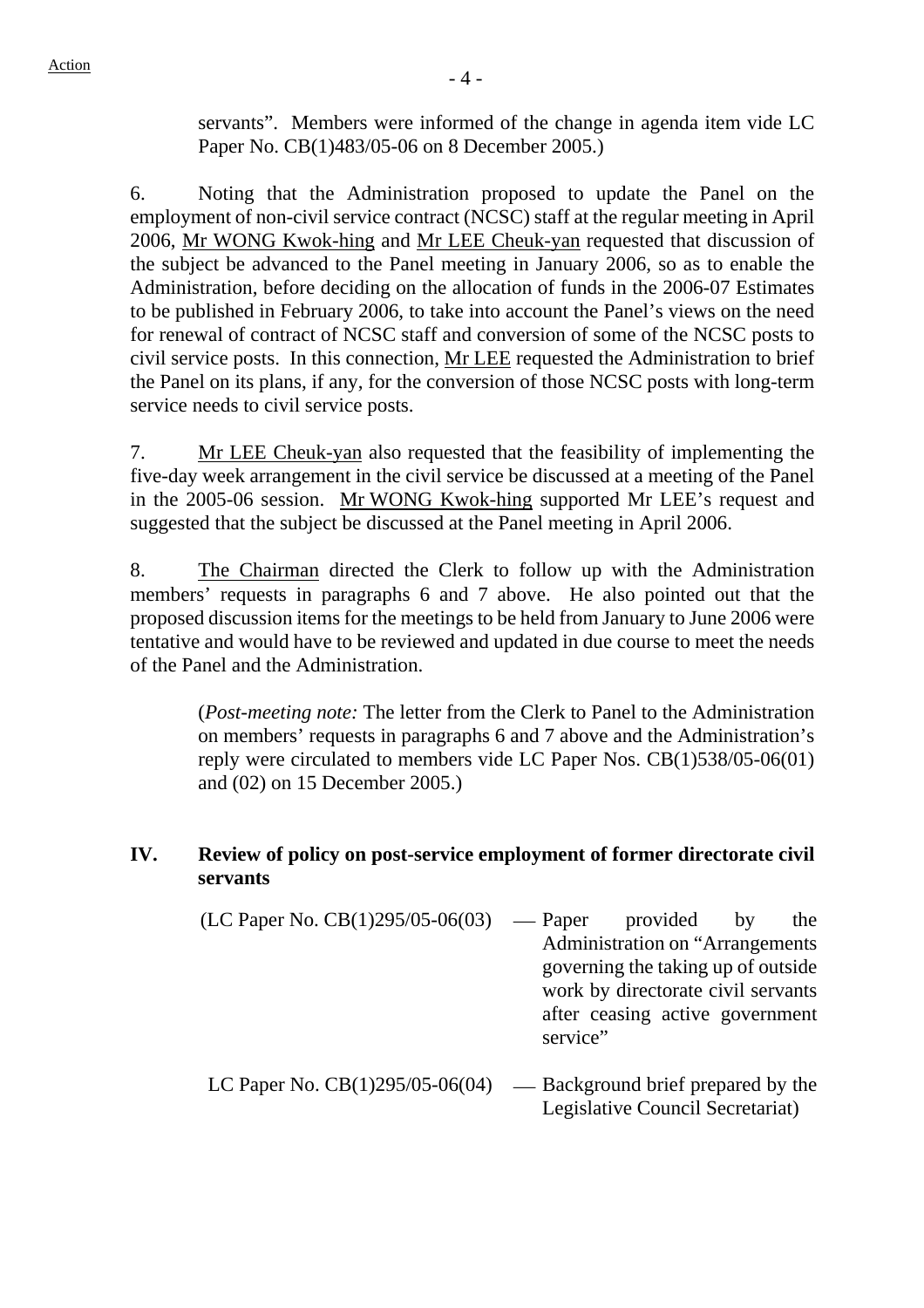### Overall comments on the revised arrangements

9. Mr KWONG Chi-kin welcomed the revised arrangements put forward by the Administration to improve the existing control regime. In particular, Mr KWONG appreciated the Administration's efforts in consulting staff on the preliminary proposals before finalizing the revised arrangements and the lengthening of the minimum sanitization period for directorate officers at D4 level and above to 12 months.

10. While recognizing that the revised arrangements would bring about improvement to the control regime, Ms LI Fung-ying pointed out that the effectiveness of the proposed arrangements would hinge on their smooth implementation and the Administration's continued monitoring to ensure compliance with the approving criteria. In this connection, Ms LI enquired about the measures to be put in place to ensure the smooth implementation of the revised arrangements.

11. SCS explained that improvements in different areas had been proposed with a view to putting in place a comprehensive control regime. In brief, the areas of improvements included: imposing more stringent control on the applications in respect of the length of minimum sanitization period and the standard restrictions on scope of work; enhancing the transparency of the approved applications by placing the basic information on approved outside work taken up by officers at D4 level or above in a register for public inspection upon request; and requiring officers concerned in all cases of approved outside work to provide updates on their involvement in the approved work annually or as requested by the Civil Service Bureau (CSB). Responding to Ms LI Fung-ying's further enquiry, SCS confirmed that failure to comply with the requirement on providing annual updates on their approved work would constitute a breach of rule under the control regime.

12. Ms Emily LAU pointed out that the trend of retired civil servants at senior ranks taking up employment with consortia shortly after their retirement in recent years had aroused wide public concern and disappointment. She opined that the revised arrangements still fell short of the public expectation for a more stringent control regime. Apart from staff consultation, Ms LAU doubted whether the Administration had conducted thorough consultation on the proposed arrangements before recommending for implementation in early 2006.

13. SCS assured members that the Administration had conducted thorough consultation in formulating the final set of revised arrangements. He pointed out that the Administration had taken on board the major proposals endorsed by Members in a motion debate on the subject at the LegCo meeting held on 2 February 2005. On 21 March 2005, the Administration consulted the Panel on a set of preliminary proposals in parallel to staff consultation. Taking account of the feedback received during the staff consultation period, views expressed by the general public and the LegCo Members, as well as advice of the independent Advisory Committee on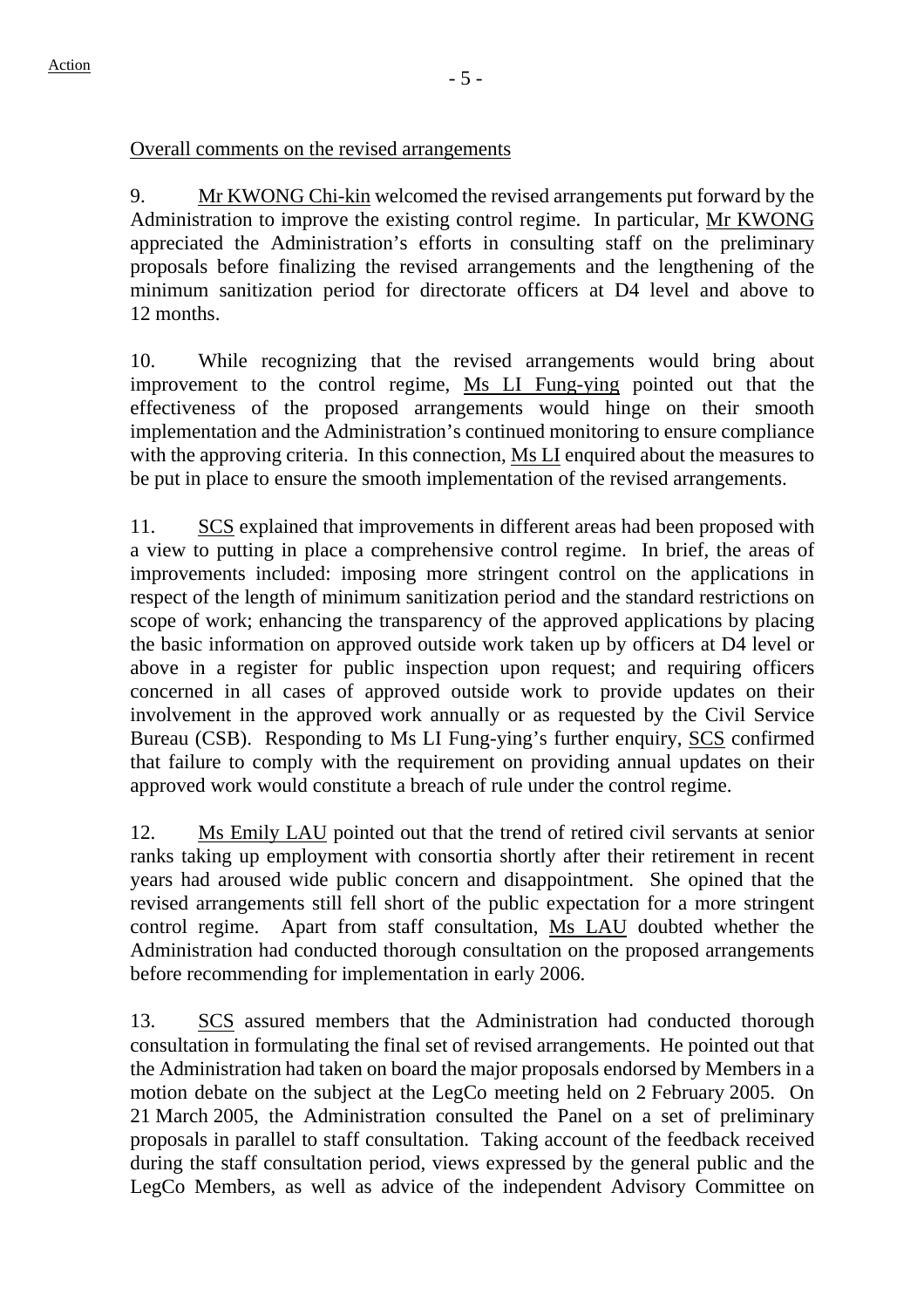Post-retirement Employment (ACPE), the Administration had finalized the revised policy and arrangements on the taking up of outside work by directorate officers after they had ceased active government service. The Administration presented the revised arrangements to the Panel at the meeting today before their implementation on 1 January 2006. SCS stressed that the revised arrangements were generally more stringent compared to the existing ones.

### Approving criteria

14. Given that land was an important and valuable asset to Hong Kong, Mr KWONG Chi-kin was of the view that former directorate officers involved in the formulation of land-related policy should be subject to more stringent control, for instance, in the form of a longer control period during which they had to seek prior permission for taking up outside employment.

15. SCS advised that a set of standard restrictions on scope of work would be imposed across the board to all cases of outside work taken up by directorate officers during the final leave and/or control period, to better guard against conflict of interest and negative public perception. In essence, a directorate officer could not be personally involved, whether directly or indirectly, in any bidding for government land, property, projects, contracts or franchises, or be engaged in work which was connected with certain aspects of his/her former duties (e.g. the formulation of policy or decisions, access to sensitive information) undertaken during the last three (or more) years of government service. SCS pointed out that the approving authority would decide on the specific restrictions on the scope of work, if any, after detailed examination of individual applications and taking into consideration the advice of the independent Advisory Committee on Post-service Employment of Civil Servants (the Advisory Committee, currently known as the ACPE).

16. Ms Emily LAU noted that the primary factors to be taken into account when considering an application were whether there was real or potential conflict of interest between the applicant's former government duties and the proposed work, and whether any aspects of the proposed work would give rise to negative public perception. She queried whether there were any objective criteria and/or definition in the consideration of these two factors.

17. In response, SCS explained that the procedures for processing directorate officers' applications to take up post-service outside work would help safeguard objectivity in the assessment of the applications. Under the control regime, applications were first scrutinized by the Head of Department (HoD) concerned and where necessary, forwarded to the relevant Bureau as well, and then passed to the independent Advisory Committee for advice. The recommendations of HoD/Bureau and the advice of the Advisory Committee would be considered by CSB in deciding whether there was any real or potential conflict of interest and/or negative public perception involved. Depending on the circumstances of individual cases, specific restrictions on the scope of work or longer sanitization period might be imposed.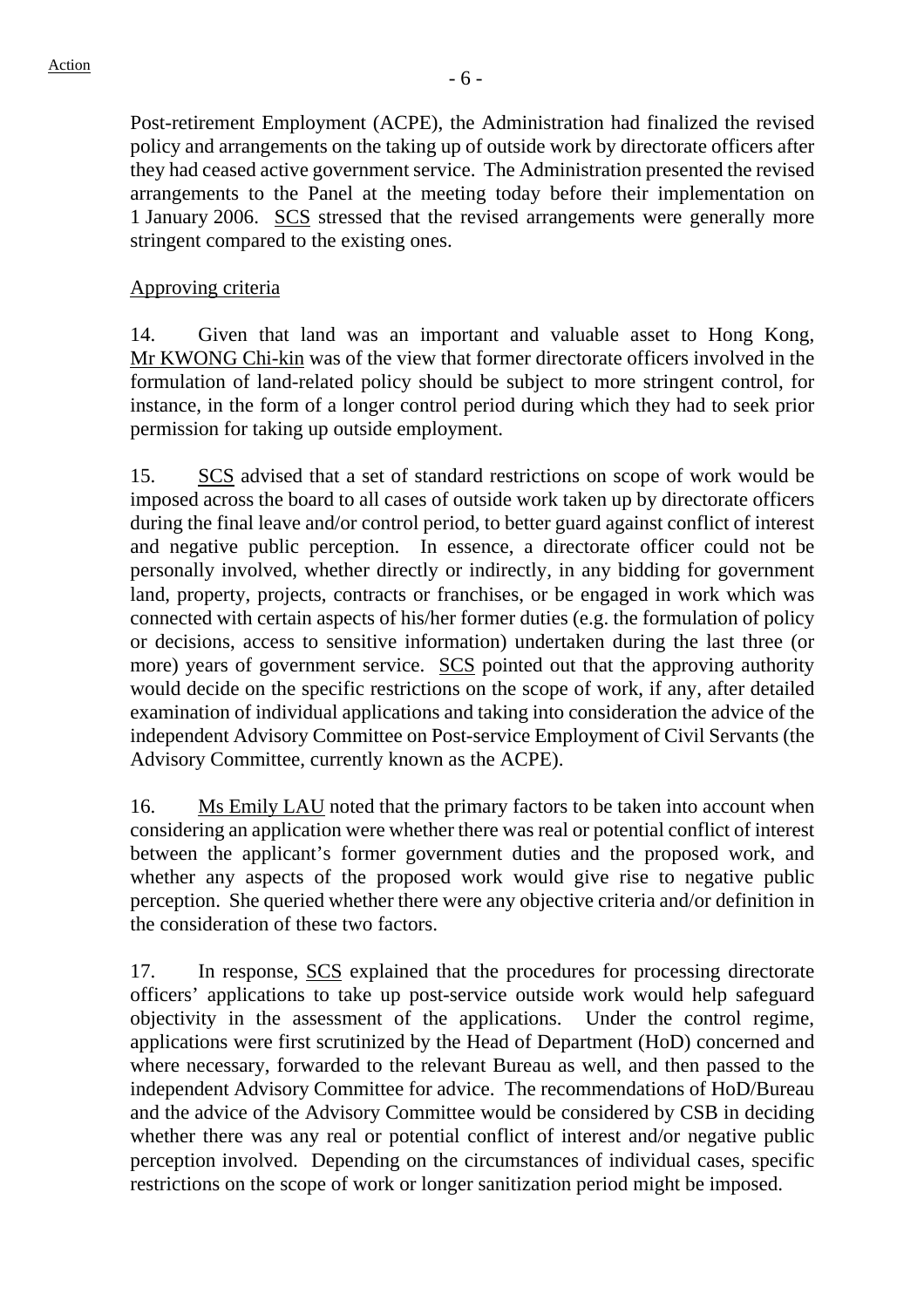### Sanitization period

18. Mr LEE Cheuk-yan opined that the minimum sanitization period for directorate officers retired/retiring under pensionable terms should be lengthened to three years to guard against any real or potential conflict of interest between their post-service employment and their previous work in the Government. In his view, these former directorate officers, who were entitled to pension benefits, should not have any real financial needs to take up paid employment after retirement. Mr LEE was particularly concerned that under the revised arrangements, the sanitization period would be counted from the cessation of active service, i.e. including the period of final leave. Such arrangement could not guard against conflict of interest as officers who had accumulated long period of leave, say up to one year, would be able to take up outside work immediately or very soon after ceasing active service.

19. While appreciating Mr LEE Cheuk-yan's concern, SCS explained that in working out the revised arrangement on the length of minimum sanitization period, the Administration had taken into consideration the views of LegCo Members as well as civil service unions, and had struck a balance in this respect. SCS pointed out that under the revised arrangements, directorate officers were not permitted to take up any full-time remunerated work or any work of a commercial nature during the final leave period. In this regard, directorate officers on final leave might, on application, only take up part-time or notionally remunerated work with certain non-commercial organizations. Moreover, directorate officers had to seek prior permission for taking up outside work during the control period and approval would only be granted for applications which met the approving criteria. The Deputy Secretary for the Civil Service 1 (DSCS1) added that the approving authority might impose a longer sanitization period having regard to the circumstances of a particular case so as to more fully forestall conflict of interest or negative public perception. Referring to the figures on applications from former directorate officers for taking up outside work, DSCS1 pointed out that the majority of the applications were submitted on average 15 months or more after the officers concerned had ceased active service.

20. Mr Howard YOUNG supported the revised arrangement of imposing a longer minimum sanitization period for former officers at D4 level or above. In this connection, Mr YOUNG sought information on the minimum sanitization periods for former directorate officers appointed on non-civil service contract (NCSC) terms.

21. In response, DSCS1 explained that for officers appointed on agreement or NCSC terms, the need for and length of sanitization period would be determined on a case-by-case basis having regard to the circumstances of each case. As the circumstances of officers appointed on agreement or NCSC terms varied greatly, for instance, in terms of the length of government service which had a bearing on an officer's exposure to sensitive work or information, it would be reasonable to decide the length of sanitization period having regard to the circumstances of each case.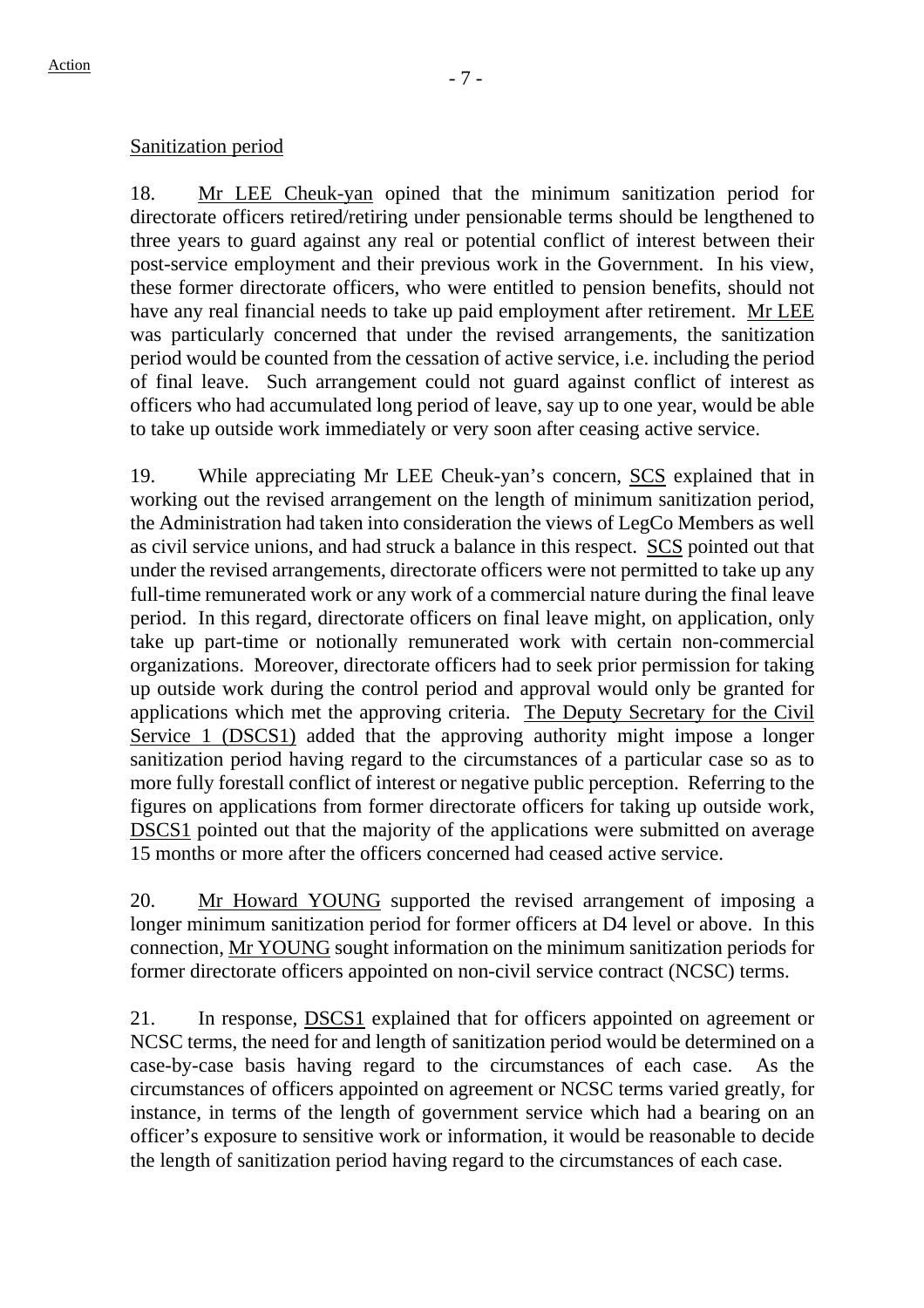22. Given that more and more directorate officers were employed on agreement terms or NCSC terms, Mr CHEUNG Man-kwong and Ms LI Fung-ying were of the view that minimum sanitization period should be specified for these officers. Mr CHEUNG suggested the Administration to impose minimum sanitization period for those officers who had been employed for a period of time, for example, for three years or more, and/or involved in the formulation of policy and/or had access to sensitive information. Ms LI opined that clear requirements on the control period and sanitization period for former directorate officers appointed on agreement or NCSC terms should be set out under the revised arrangements, instead of assessing each application on a case-by-case basis, so as to ensure consistency in the handling of applications.

23. SCS explained that the taking up of outside work by directorate officers appointed on agreement terms were also subject to control under the revised arrangements. Nevertheless, as officers formerly appointed on agreement terms would not enjoy financial security in terms of pensions or accrued benefits under the Civil Service Provident Fund Scheme, their situations were far less uniform. The Administration therefore considered it reasonable to determine the need for and length of sanitization period or other restrictions on their applications on a case-by-case basis. SCS pointed out that where an agreement officer's government duties were of particular sensitivity, the appointment authority might, at the point of offering the appointment, stipulate a sanitization requirement in the employment agreement so as to guard against possible conflict of interest arising from outside work taken up by the officer after he/she had left the civil service. Nevertheless, SCS took note of members' concerns on the need to specify minimum sanitization period for directorate officers formerly appointed on agreement terms or NCSC terms and undertook to consider whether the proposed arrangement should be improved in this regard.

### **Transparency**

24. On the issue of enhancing transparency, Mr CHEUNG Man-kwong opined that the information on outside work taken up by all directorate officers irrespective of their rank should be made available for public inspection. Ms Emily LAU shared Mr CHEUNG's view. In their view, if the information of approved cases involving directorate officers ranked below D4 level would not be disclosed upon their approval, the public would have no means to know about and comment on the cases, and the Administration had no basis to decide whether there was negative public perception on the cases.

25. In response, SCS explained that the new arrangement already represented a significant improvement over the present practice whereby information on cases of approved outside work was normally not disclosed without consent of the officers concerned. In devising the two-tier system for disclosure of information, the Administration had taken account of staff feedback, legal advice, and advice of the Office of the Privacy Commissioner for Personal Data on compliance with the Personal Data (Privacy) Ordinance (Cap. 486). The proposed disclosure requirement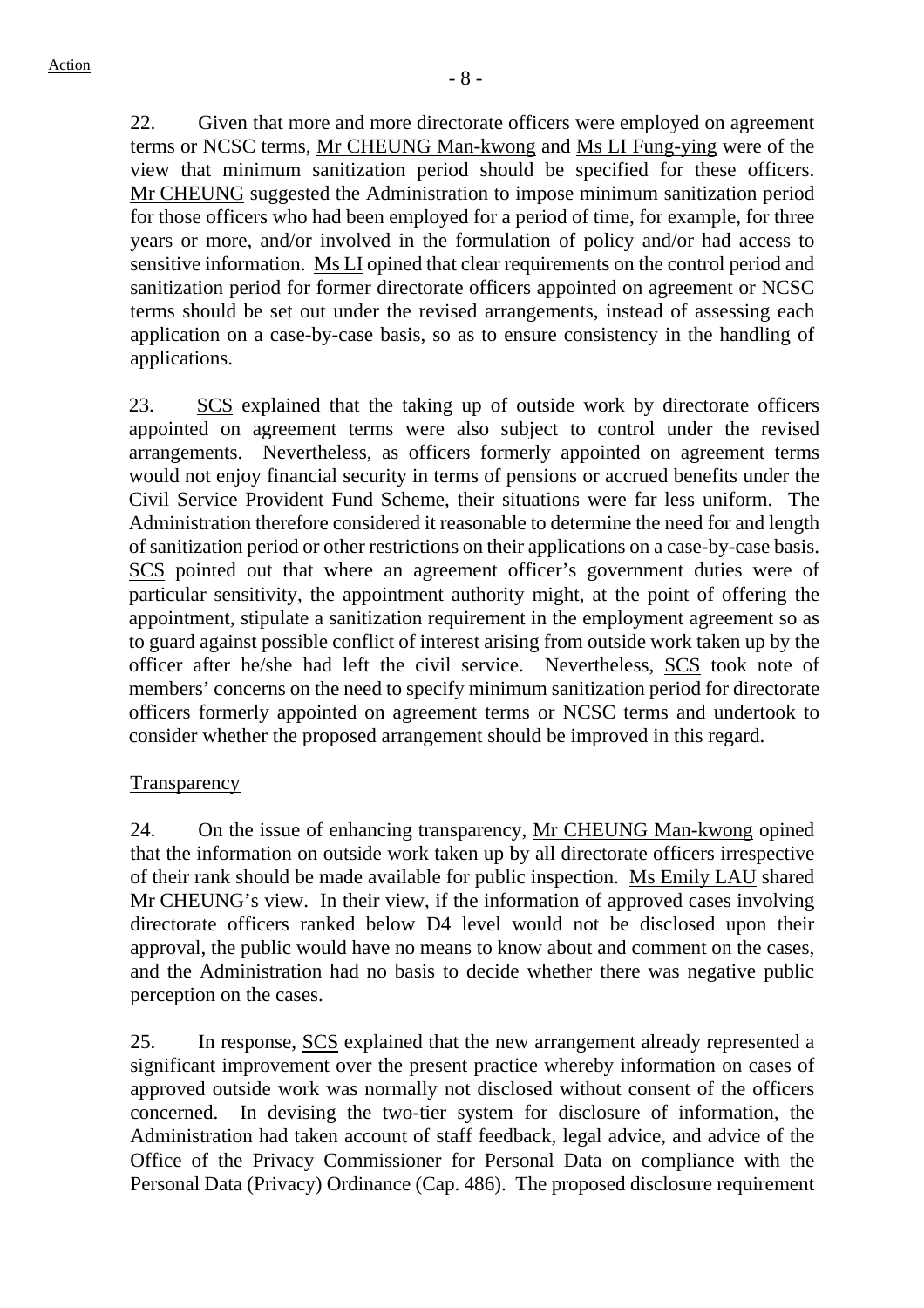represented a reasonable balance between the need to protect the officers' privacy and to enhance transparency of the control regime. He said that where there was a need, the effectiveness of the disclosure requirement could be reviewed after its implementation. As to the assessment on whether the proposed outside work would give rise to negative public perception, SCS advised that under the control regime, all applications from directorate officers would have to go through a due process, including consideration by the relevant HoD/Bureau, seeking advice of Advisory Committee and making a decision on approval or otherwise by CSB on the basis of the recommendation and advice of the former parties. With the three-stage procedures for handling applications as well as the involvement of the independent Advisory Committee which was chaired by a judge and comprised members outside the civil service, SCS believed that all applications would be assessed in an objective and fair manner.

26. Ms Emily LAU was of the view that the approving authority, including the HoD/Bureau concerned, should be held responsible for wrong judgment if the approved outside work subsequently did give rise to negative public perception. Mr CHEUNG Man-kwong shared her view and opined that the requirement to disclose employment information to the public should be the obligation of former directorate officers who wished to seek permission for taking up outside work during the control period, and should not be regarded as an intrusion on their personal privacy. SCS responded that mishandling the applications or negligence on the part of the HoD/Bureau in processing the applications could be followed up in accordance with the provisions in the Civil Service Regulations, where appropriate. SCS undertook to consult the staff side on members' suggestion on the arrangement to enhance transparency.

### Geographical scope of activities subject to control

27. Mr WONG Kwok-hing opined that the requirement for seeking prior permission for the taking up of a business or employment the principal part of which was carried on in Hong Kong might be abused by retired civil servants who took up employment with international enterprises in their overseas offices. As business and employment carried on outside Hong Kong might also constitute a conflict of interest with the retired officer's previous service in the Government, Mr WONG urged the Administration to put in place adequate control in this respect.

28. In reply, SCS explained that under the control regime, all directorate officers retired on pensionable terms were required to inform CSB of any paid employment undertaken anywhere during the control period. The authority to determine whether the principal part of the reported employment was carried on in Hong Kong rested with CSB. CSB would advise the officer concerned where necessary if the prospective employment might constitute a conflict of interest with the officer's previous service in the Government. DSCS1 supplemented that directorate officers were required to seek prior permission to take up paid outside work involving duties outside Hong Kong during their final leave and/or control period if they were to be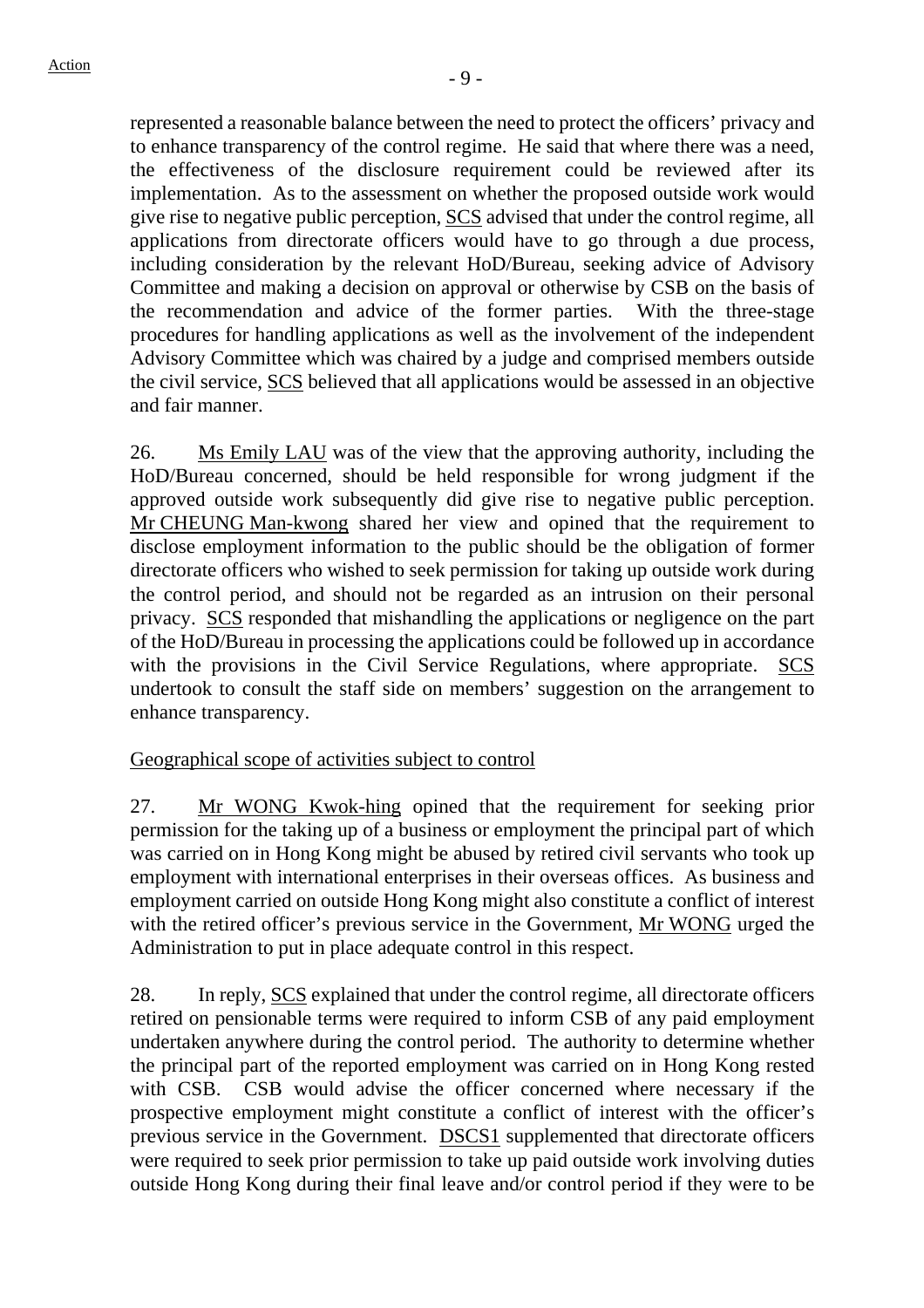based in Hong Kong, or if they were to work outside Hong Kong in a business that had any connection with Hong Kong.

29. Mr WONG Kwok-hing maintained his view and requested the Administration to remove any geographical scope for the control coverage so that directorate officers would have to seek prior permission for paid outside work taken up in anywhere of the world.

30. SCS pointed out that in making improvements to the control regime, the Administration needed to strike a balance between the rights of the former officers as individuals to pursue employment or business after ceasing government service and the views and expectation of the public regarding the integrity and impartiality of the civil service. SCS advised that under the pensions legislation, the requirement for retired officers to seek prior permission only applied if the principal part of the business or employment was carried on in Hong Kong. Hence, legislative amendments would be necessary to implement the extension of the geographical scope of application. He said that the current arrangement for former officers to report to CSB on their employment outside Hong Kong during the control period had been effective in monitoring the cases. Nevertheless, SCS took note of Mr WONG Kwok-hing's concern and agreed to take this into consideration in any future reviews of the control regime.

Admin

# Blanket permission

31. Mr WONG Kwok-hing was concerned that the blanket permission to be given for unremunerated work with certain organizations would be subject to abuse by former directorate civil servants who took up unremunerated work during the control period but was subsequently given remuneration by the organizations after completion of their work. Mr James TO expressed similar concern. In this connection, Mr TO asked whether the officers concerned had to seek permission under the control regime for acceptance of a lump sum remuneration in the form of a bonus upon completion of their work with the non-commercial organizations.

32. Mr CHEUNG Man-kwong opined that if a former officer had taken up unremunerated work under the blanket permission and subsequently received financial reward after completion of service, he/she had in fact breached the rule under the control regime and the Administration should take necessary actions against the officer concerned.

33. Mr Bernard CHAN supported the idea of facilitating the taking up of voluntary work by former directorate officers so that they could contribute to the community with their experience in the public service. Mr CHAN enquired whether former directorate officers who wished to take up notionally remunerated work with non-commercial organizations would be subject to the same control mechanism governing the taking up of employment with commercial organizations.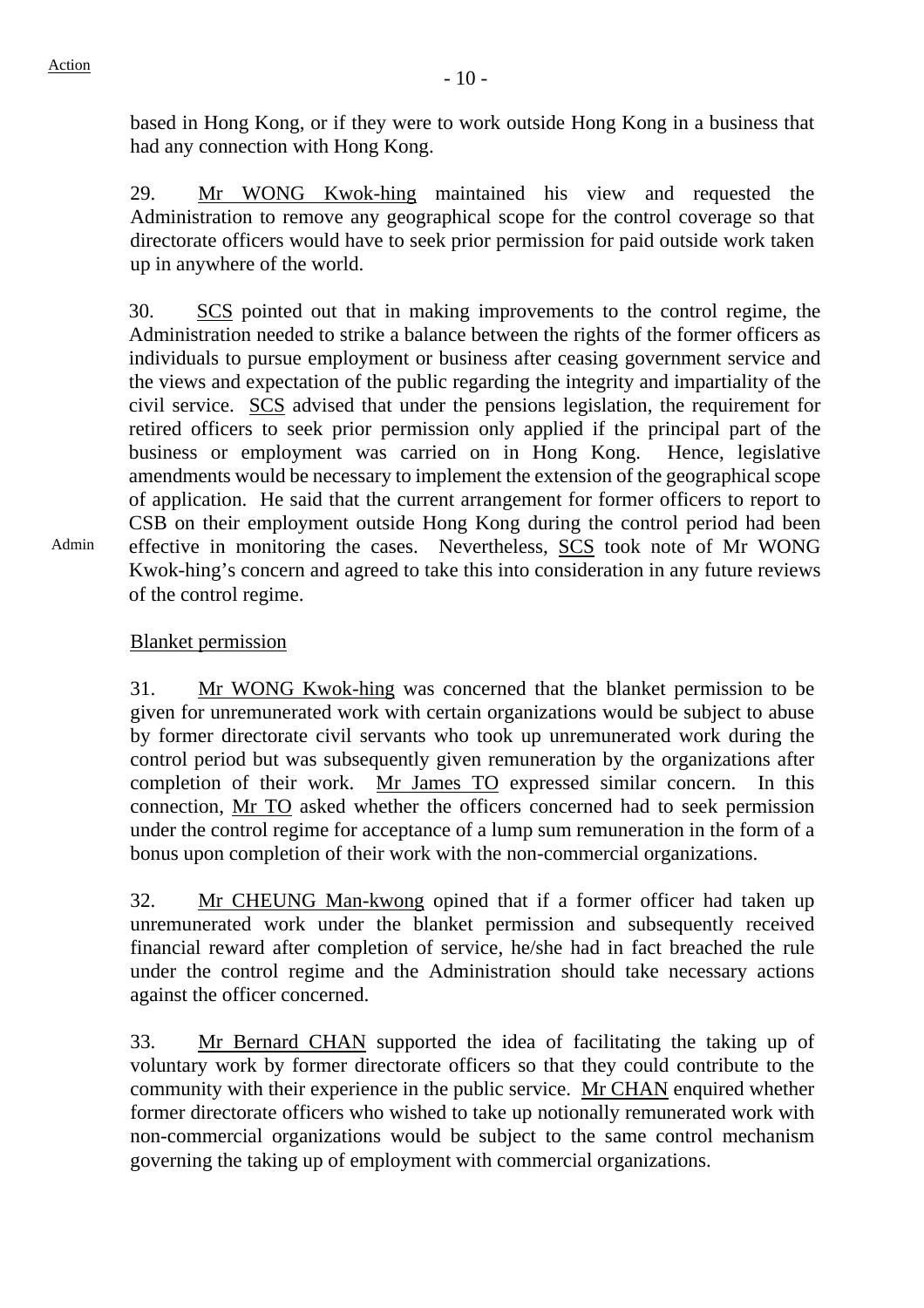34. SCS explained that the blanket permission was meant to streamline the procedure and to facilitate the taking up of voluntary work with certain organizations that sought to achieve objectives of public interest. He pointed out that the blanket permission only covered unremunerated work with a few clearly defined categories of non-commercial organization having considered the possible ambiguity arising from the definition of "notional remuneration". While former directorate officers taking up remunerated work with non-commercial organizations would have to seek prior permission during the control period, consideration might be given to shortening the minimum sanitization period for their work where the work would not give rise to conflict of interest and would unlikely cause negative public perception. In response to Mr James TO's concern, SCS undertook to seek legal advice on the appropriate measures to strengthen control on acceptance of remuneration in cases of outside work undertaken under the blanket permission.

35. DSCS1 added that former directorate officers who wished to take up outside work under the blanket permission were still required to notify CSB of the outside work beforehand, and to report any material change to their outside work. CSB would follow up with the officers concerned if any irregularities were detected in the outside work undertaken under the blanket permission.

## Sanctions and Monitoring

36. Pointing out that the forms of sanctions to be invoked in the event of a breach of rules stipulated in the approvals mainly covered the suspension of pension for officers on pensionable terms, Mr CHEUNG Man-kwong doubted whether the sanctions would have adequate deterrent effect on former directorate officers, especially where the prospective employment to be taken up would bring about an amount of financial gain which far exceeded their pensions.

37. Referring to paragraph 16 of the paper provided by the Administration, Ms Emily LAU noted that the control regime would remain essentially an honour system. In this connection, Ms LAU was concerned whether the officers concerned would have a continued duty to report changes to their employment; and if not, how SCS could monitor compliance with the rules governing the employment and decide whether to invoke suspension of pension for any breaches.

38. In reply, SCS explained that while the control regime would remain essentially an honour system under which approvals would be granted on the basis of the information provided by the officers concerned in their applications, the Administration would make it clear to all directorate officers from the outset that where there was a breach of the rules governing the taking up of outside work by directorate officers, depending on the nature and gravity of the breach, SCS might consider invoking suspension of pension under the pension legislation and/or other forms of sanctions as set out in item 12 of the Annex to the paper provided by the Administration, such as initiation of civil action to seek an injunction or sue for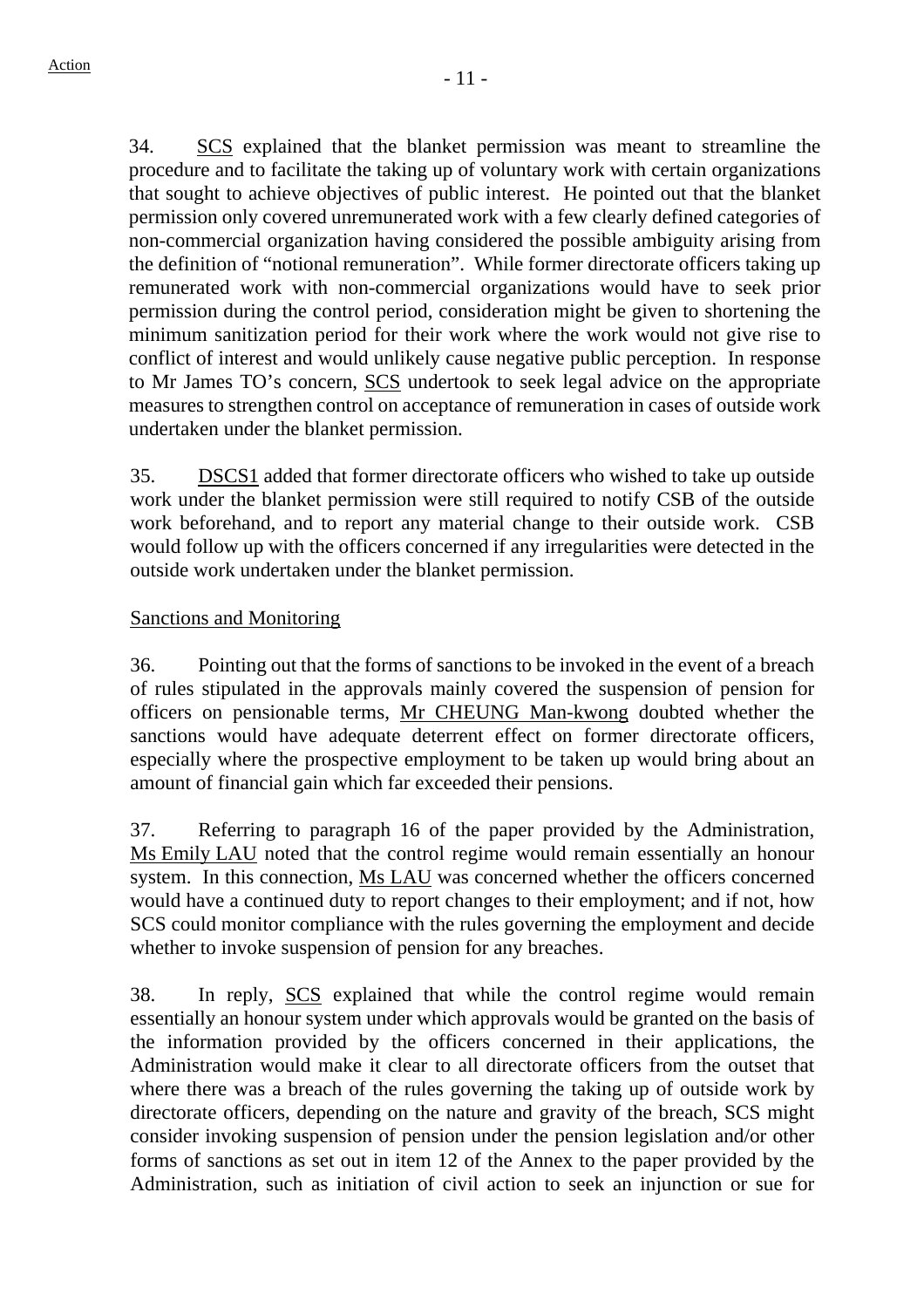damage. SCS pointed out that the risk of sanctions should have considerable deterrent effect on the officers who took up outside employment, bearing in mind the impact on their reputation and work. Responding to Mr CHEUNG Man-kwong's further enquiry, SCS said that depending on the nature of the cases and subject to the legal advice obtained by the Administration, the Administration would initiate appropriate legal proceedings against the officers concerned. SCS confirmed that the officers concerned would have a duty to report changes to their employment to CSB.

### Control on the taking up of outside work by non-directorate civil servants

39. Mr James TO pointed out that the Administration should also consider measures to strengthen the mechanism governing post-service employment of former non-directorate officers, as some of these officers, such as officers in the Customs and Excise Department and police officers responsible for investigation of commercial crimes, would have access to sensitive information during their service in the Government. In response, SCS advised that under the current mechanism, applications from non-directorate officers to take up outside work during the control period were processed by their respective HoDs/Bureaux. He believed that HoDs/Bureaux would take note of the revised arrangements for directorate officers and consider whether some of the provisions might be of relevance when they examined particular applications from non-directorate officers. SCS also undertook, as a next step, to discuss with the departments on whether similar changes should be made to the mechanism governing non-directorate officers.

40. Mr WONG Kwok-hing requested the Administration to report to the Panel on whether any changes had been made to the proposed arrangements for addressing the various issues raised by members at the meeting. SCS undertook to provide a written response.

(*Post-meeting note*: The supplementary information provided by the Administration in response to members' requests in paragraphs 23, 26, 34, 39 and 40 was issued vide LC Paper No. CB(1)427/05-06(01) on 30 November 2005.)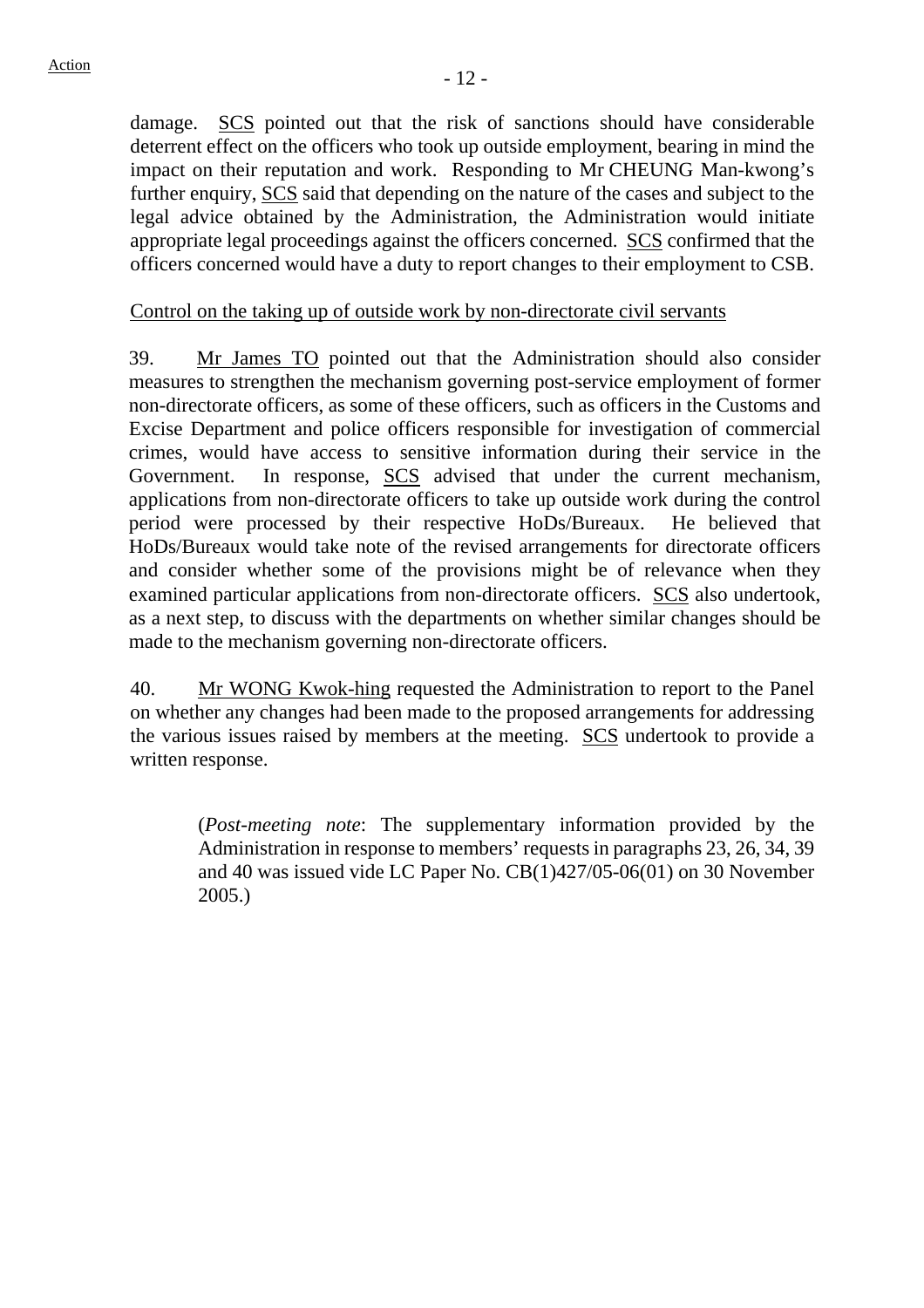| V. | Appointment of consultant for the pay level survey for the civil service |                                                                                                                                                                                                                                           |
|----|--------------------------------------------------------------------------|-------------------------------------------------------------------------------------------------------------------------------------------------------------------------------------------------------------------------------------------|
|    | (LC Paper No. CB(1)2295/04-05(01) — First                                | submission<br>dated<br>2 September 2005 from<br>the<br>Police Force Council<br>Staff<br>Associations<br>(PFCSA)<br>on<br>appointment of the Watson<br>Wyatt Hong Kong Limited to<br>conduct the pay level survey for<br>the civil service |
|    | LC Paper No. $CB(1)2295/04-05(02)$ — The Administration's written        | response dated 17 September<br>2005                                                                                                                                                                                                       |
|    | LC Paper No. CB(1)104/05-06(01)                                          | submission<br>dated<br>— Second<br>29 September<br>2005<br>from<br><b>PFCSA</b>                                                                                                                                                           |
|    | LC Paper No. CB(1)104/05-06(02)                                          | The Administration's written<br>dated 19<br>October<br>response<br>2005                                                                                                                                                                   |
|    | LC Paper No. $CB(1)295/05-06(05)$                                        | Third<br>submission<br>dated<br>26 October 2005 from PFCSA                                                                                                                                                                                |
|    | LC Paper No. $CB(1)295/05-06(06)$                                        | - Submission<br>dated<br>14 November 2005 from the<br>Council Staff<br>Police<br>Force<br>Side)                                                                                                                                           |

41. The Chairman pointed out that the Police Force Council Staff Side (PFC Staff Side) had expressed their concern, through written submissions to the Panel, about the appointment of the Watson Wyatt Hong Kong Limited (Watson Wyatt) by the Government as the Phase Two Consultant for the pay level survey (PLS) for the civil service. In its recent submission of 26 October, the PFC Staff Side requested that its representatives be allowed to attend this meeting to present views on the subject. Given the PFC Staff Side's concern about the subject, arrangement was made for its representatives to present views to the Panel.

42. The Chairman welcomed representatives of the Administration and PFC Staff Side to the meeting. He reminded the representatives of PFC Staff Side that when addressing the Panel, they would not be covered by the protection and immunity provided under the Legislative Council (Powers and Privileges) Ordinance (Cap. 382), and their written submissions were also not covered by the Ordinance.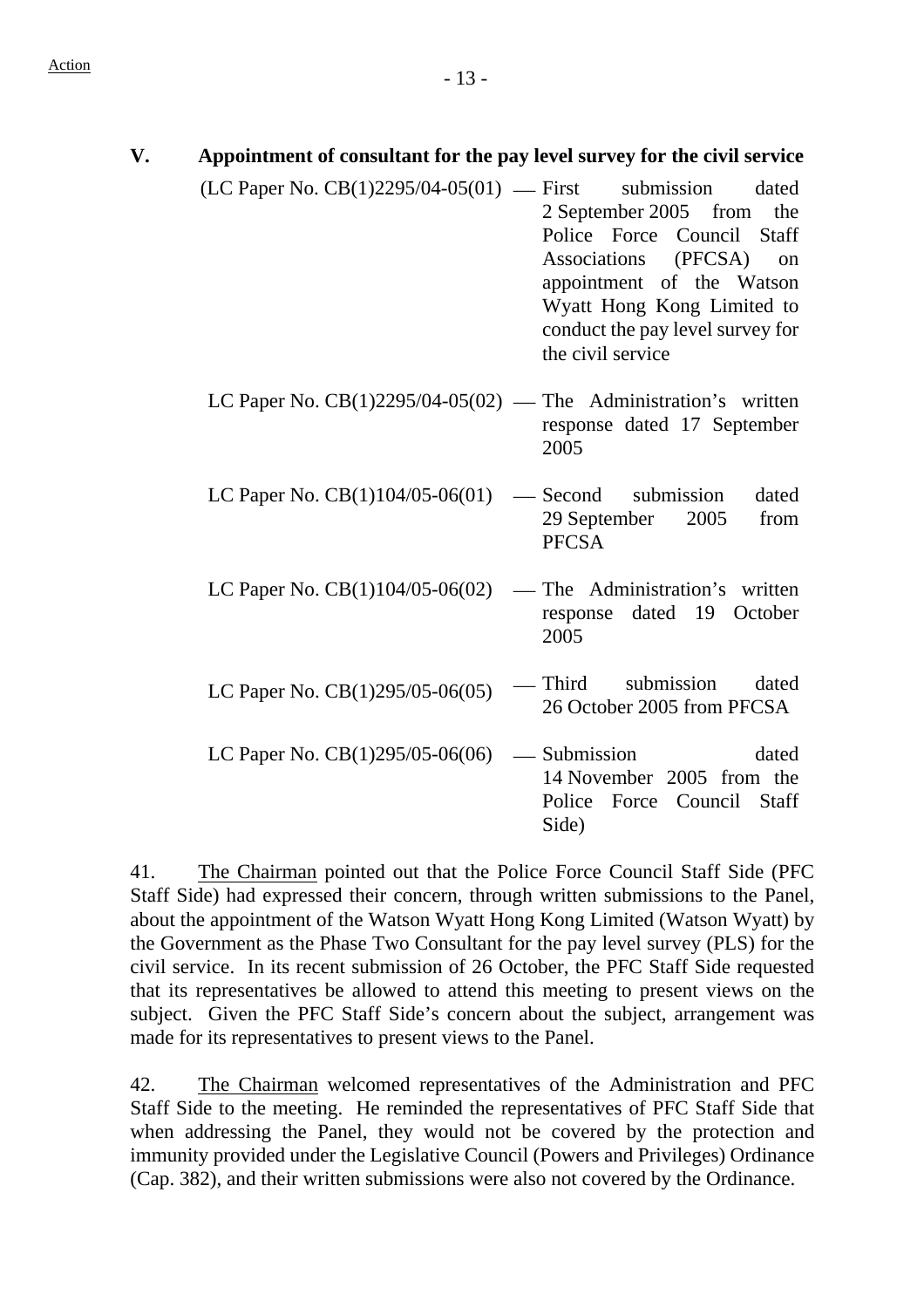### Presentation of views by PFC Staff Side

43. At the invitation of the Chairman, Mr David WILLIAMS, Secretary of the Overseas Inspectors' Association, presented views to the Panel. He said that PFC Staff Side objected to the appointment of Watson Wyatt by the Administration as the Phase Two Consultant for PLS for the civil service. He highlighted the main concerns of PFC Staff Side, as follows:

- (a) Watson Wyatt was commissioned by the Hong Kong General Chamber of Commerce (HKGCC) to conduct a survey for comparison of the civil service pay level with that of the private sector in 2002. The findings of the survey, as announced by HKGCC in February 2003, indicated that the civil service pay was 17% to 229% higher than the private sector pay. HKGCC also commented that civil service pay was substantially higher than that of the private sector no matter how the survey results were analyzed. This comment was endorsed by Watson Wyatt. The involvement of Watson Wyatt in the HKGCC survey and its appointment as the Phase Two Consultant of the PLS had resulted in a conflict of roles, which seriously undermined the impartiality of Watson Wyatt and confidence of the staff side and the public on the credibility of the findings of the upcoming PLS.
- (b) The Administration had been seen to implement the recommendations of HKGCC made on the basis of the 2002/03 survey. The first recommendation of a 6% pay cut for the civil service had been implemented through the pay reductions in 2004 and 2005, the so called "0-3-3" pay consensus with the staff side. The second recommendation of HKGCC for the Administration to conduct its own PLS for the civil service was also taken forward, even by appointing the same consultant for conducting the survey field work.
- (c) Confidence in Watson Wyatt was further undermined by its initial response to staff queries about its role in the HKGCC survey. At the 17th meeting of the Consultative Group on Civil Service Pay Adjustment Mechanism (the Consultative Group) held on 13 June 2005, Watson Wyatt representatives had persistently evaded questions from the PFC Staff Side representatives in respect of their involvement in the survey.
- (d) The information provided by Watson Wyatt in August 2005 in respect of the methodology adopted in the HKGCC survey could not restore the confidence of public and staff side in its credibility, as it had admitted that no job inspection of civil service positions compared in the survey had been carried out and it simply relied on publicly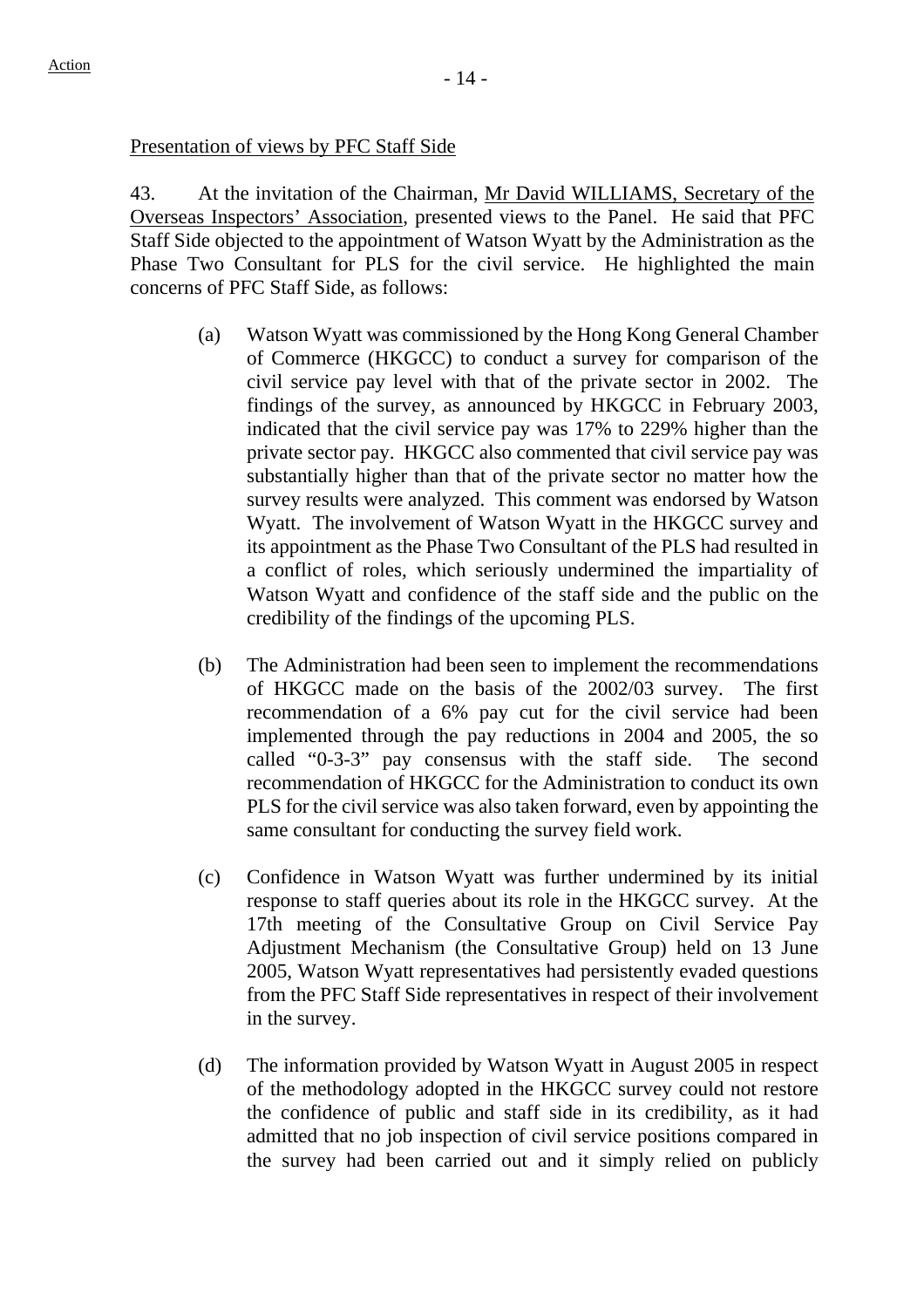available descriptions of the positions and "assumed" that all civil servants received all the benefits they were entitled to.

(e) To ensure the credibility and the impartiality of the upcoming PLS for the civil service, the Administration should accede to the request of members of the Panel, which was raised at the Panel meeting held in June 2005, to appoint another consultant in place of Watson Wyatt for conducting the survey field work of PLS.

### Brief response by the Administration

44. In response, SCS clarified that the Administration had no involvement in the HKGCC survey and had not made any comments nor taken any stance on the results of the survey. The decision of civil service pay reduction in 2004 and 2005 was implemented by way of legislation (i.e. the Public Officers Pay Adjustments (2004/2005) Bill passed by the LegCo in 2003) and was neither directly nor indirectly related to any recommendations of the HKGCC survey.

45. As to the concerns expressed by the staff side on the appointment of Watson Wyatt, the Deputy Secretary for the Civil Service (2) advised that the Administration had taken the concerns of the staff side about the appointment of the Phase Two Consultant seriously. The Administration had reviewed the entire selection and appointment procedures taken and was satisfied that there was no impropriety involved. To address the concern of the PFC Staff Side about possible conflict of roles, the Administration had taken a number of follow-up actions, such as, requesting the Phase Two Consultant to provide information comparing the methodologies used in the HKGCC survey and the upcoming PLS, and adopting measures and procedures to ensure that the Phase Two Consultancy would be carried out with full participation of grade management, departmental management and staff bodies. He assured members that the Administration would take every necessary measures to ensure that PLS would be conducted in a professional and impartial manner so that the survey results would be credible in the eyes of the civil service and the community at large.

(*Post-meeting note*: the Administration's written response dated 19 November 2005 to the submission from PFC Staff Side tabled at the meeting was circulated to members vide LC Paper No. 351/05-06(01) on 22 November 2005.)

#### Discussion

46. Mr WONG Kwok-hing opined that despite the Administration's claim that the methodologies of the HKGCC survey and the upcoming PLS were vastly different and the credibility of the PLS results would not be affected by appointing Watson Wyatt as the Phase Two Consultant, the strong objections and concerns expressed by the staff sides, including staff side members of the Consultative Group,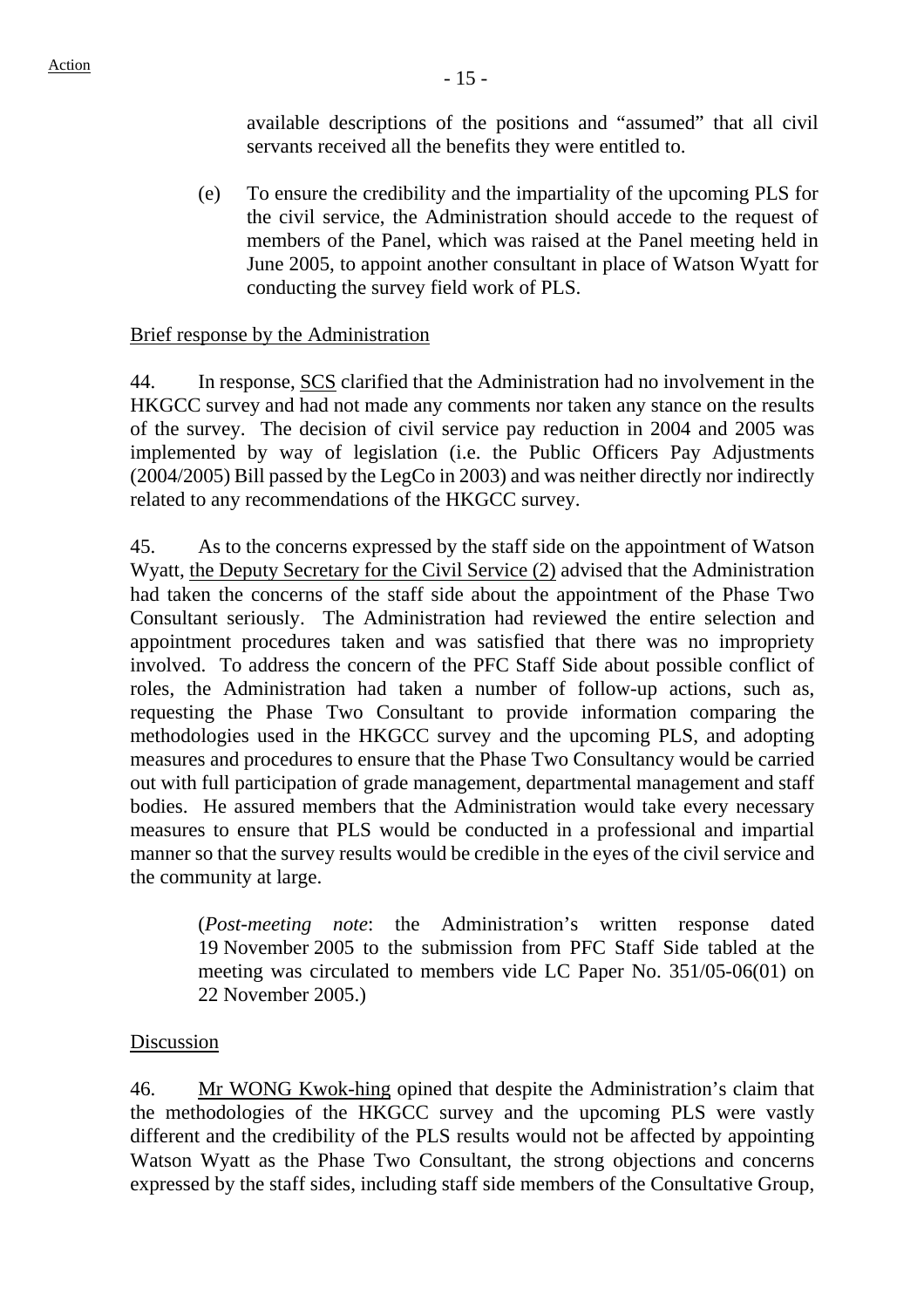the Hong Kong Chinese Civil Servants' Association (HKCCSA) and the PFC Staff Side, should not be overlooked. In his view, it only took a little political wisdom to realize the risk of insisting the appointment of Watson Wyatt and continuing the Phase Two Consultancy despite objections from the staff side. In this connection, Mr WONG urged the Administration to take into serious consideration the request of the staff unions for replacing Watson Wyatt. Mr KWONG Chi-kin shared Mr WONG's view. Mr KWONG also considered that being a politically appointed Principal Official, SCS should give due consideration to the political implications of taking forward such an important survey with the appointment of a consultant which was not seen as impartial and credible by the civil service staff bodies.

47. Mr LEE Cheuk-yan was of the view that given the involvement of Watson Wyatt in the HKGCC survey with the biased findings published, it was obvious that the confidence of the civil service unions and the community at large in the credibility of the firm could hardly be secured. Mr LEE cautioned that if the Administration decided not to replace Watson Wyatt, the credibility of the PLS results would also be at risk.

48. In reply, SCS stressed that the Government's established procedures for the procurement of consultancy service had been strictly followed in the selection and appointment of Watson Wyatt as the Phase Two Consultant. It was only proper that the established procedures be strictly followed to ensure the integrity and impartiality of the procurement process. SCS reiterated that having reviewed the entire selection and appointment procedures taken and consulted the Department of Justice, the Administration was satisfied that there was no impropriety involved in the selection of the Phase Two Consultant. The Administration appreciated that some staff bodies might continue to have lingering concerns over the consultancy, and would take every possible measure to overcome these concerns. In view of the misunderstanding about the conclusion of the HKGCC survey, the Watson Wyatt had clarified vide an information note posted onto the CSB website that the figure of 229% was not adopted as a conclusion of the survey. Moreover, the Watson Wyatt had openly confirmed that its prior work for any of its clients did not directly or indirectly bind or constrain the company in any manner in its conduct of PLS. Since the commencement of the Phase Two Consultancy, the Consultant had been taking forward the exercise in consultation with civil service staff unions/associations. The Consultant would submit an interim report on the Phase Two Consultancy to the Consultative Group. To enhance transparency of the survey, the Administration had also undertaken to release the survey report (except commercially sensitive information) for public information.

49. Given the absence of support and recognition from the staff unions/associations to the appointment of Watson Wyatt as the Phase Two Consultant, Ms LI Fung-ying doubted whether the PLS results would be accepted by the staff side. She was concerned that while staff side representatives were consulted and involved in the process of PLS, the Administration was not attaching any importance to their views and concerns in taking forward the survey.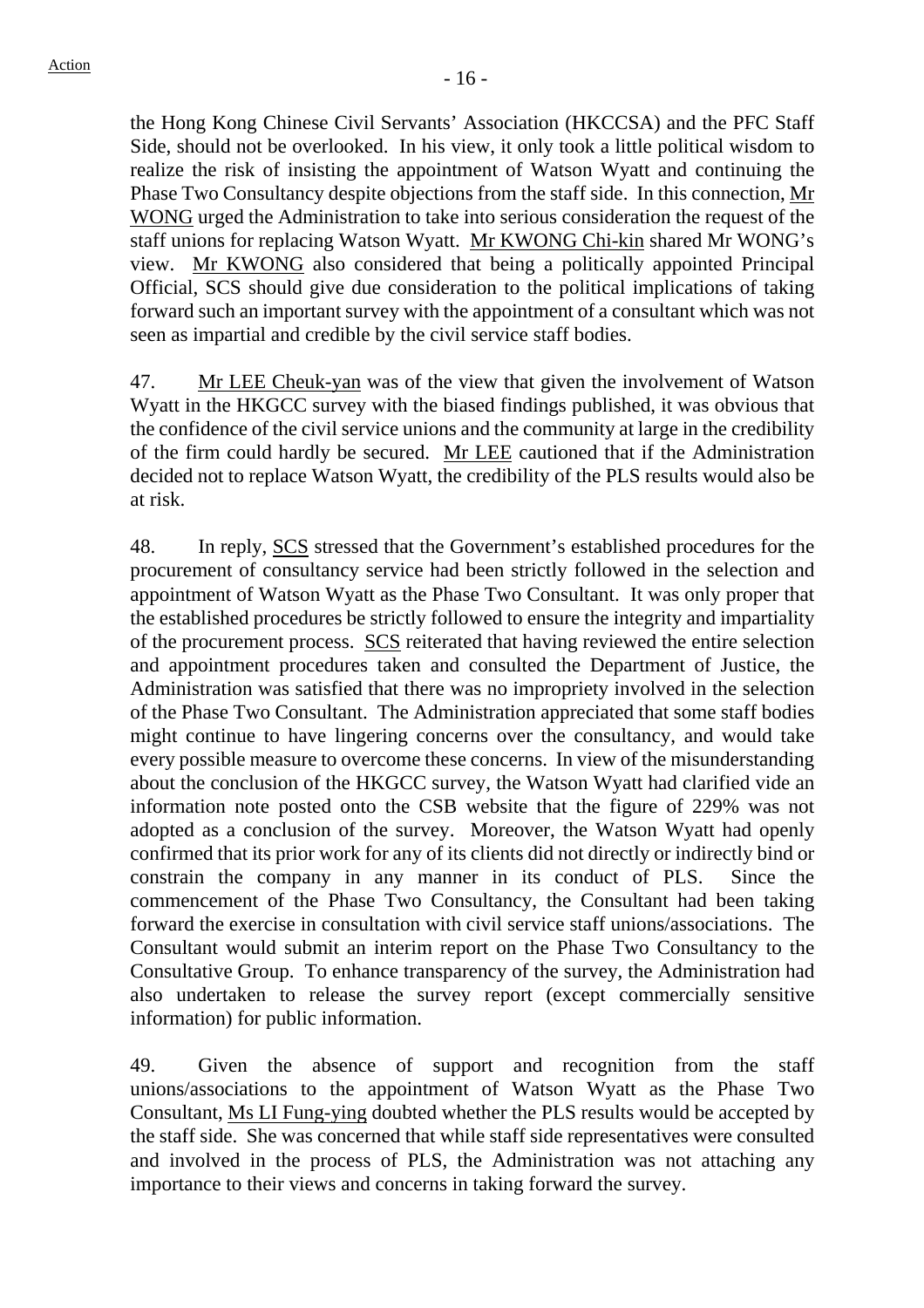50. In response, SCS reiterated that the Administration had taken staff concerns seriously and it would continue its discussions with the staff side members in earnest on issues pertaining to the conduct of PLS with a view to completing the survey in a credible and timely manner. SCS pointed out that while some staff bodies might continue to have concerns over the consultancy, the relevant staff bodies were working closely with the Phase Two Consultant and the Administration in preparation of the job inspection process, which was a crucial step of the current PLS.

51. Mrs Sophie LEUNG opined that the Administration should take every precautionary measure in the selection and appointment of the Phase Two Consultant to alleviate staff concerns about the credibility of the Consultant appointed. Mrs LEUNG was of the view that the worries of the staff unions and the potential conflict of roles of the Consultant relating to its prior involvement in its work for other clients should be taken into consideration in the selection process. She pointed out that the controversy over the impartiality and credibility of the Consultant would also have adverse impact on the reputation of the firm.

52. SCS explained that the Phase Two Consultancy was commissioned through an open procurement process. In particular, it was important that throughout the process, all consulting firms should be subject to evaluation by the same set of pre-determined assessment criteria, which should not, and could not, be changed once they had been determined and made known to all the consulting firms. Indeed, it would not be fair, honest and impartial if these assessment criteria were to be changed subsequently against a particular consulting firm due to other considerations not previously specified, such as the staff concerns over the prior involvement of the firm in another survey for its client.

53. Mr LEE Cheuk-yan queried why, in assessing the proposals submitted by prospective consulting firms, the Administration had not taken into consideration important factors such as whether a firm's prior work would jeopardize its impartiality in conducting the upcoming PLS. Mr LEE was of the view that a firm's prior work might have demonstrated that it had a pre-determined stance on the subject of the consultancy in question and this should have been taken into consideration in the procurement process.

54. In reply, SCS clarified that given that the Phase Two Consultancy would be carried out in strict accordance with the methodology developed after two years' intensive discussions with the staff side members under the Phase One Consultancy, the problem about the Phase Two Consultant's prior involvement in the HKGCC survey, and that the Consultant's stance on the matter would affect the results of the upcoming PLS, simply did not exist. Responding to Mr LEE Cheuk-yan's further enquiry on whether the progress of PLS had been affected by the controversy on the appointment of the consultant, SCS confirmed that PLS was in progress and the Administration would continue to attach great importance to staff participation in